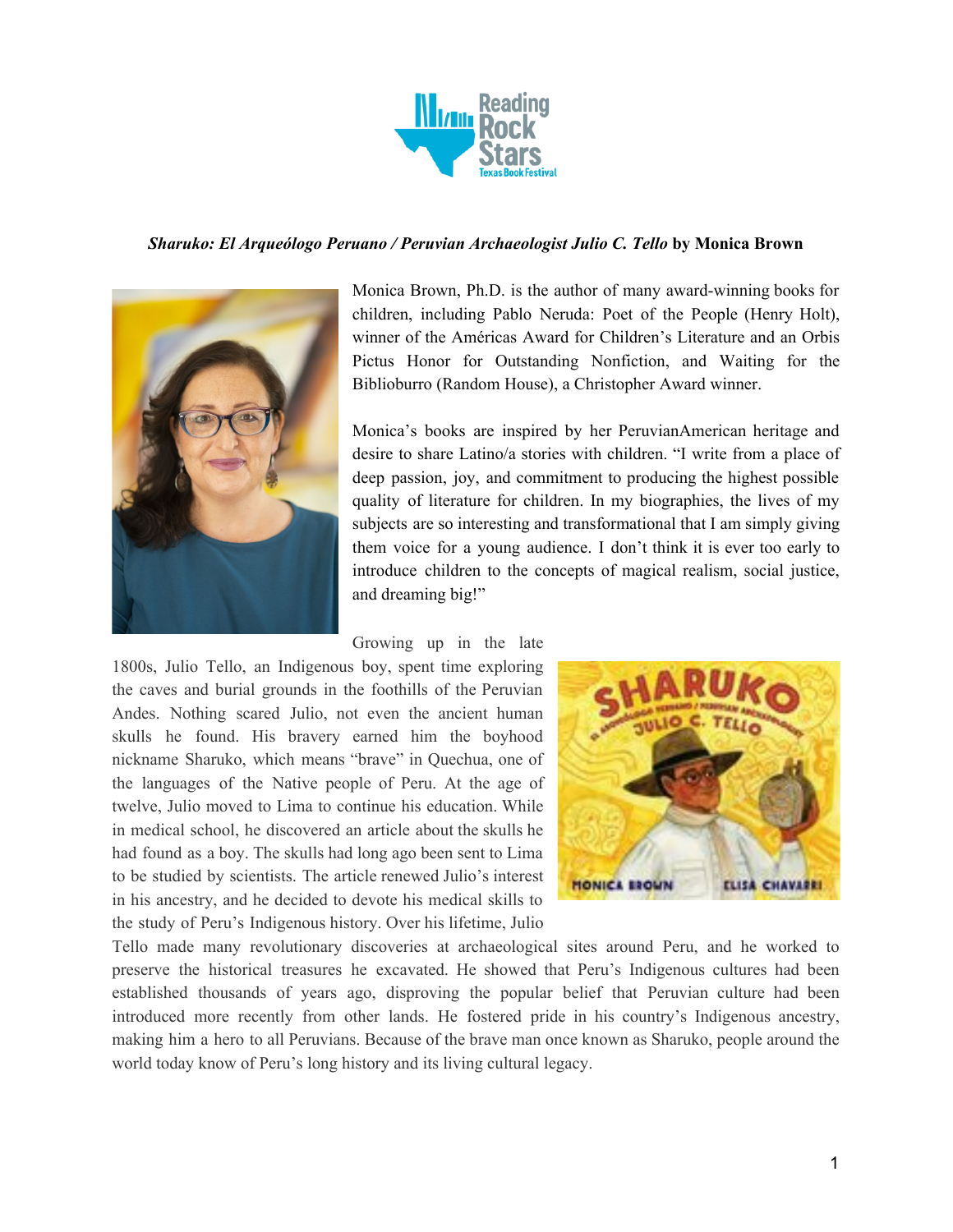## **RRS connection to TEKS: Please refer to TEKS for English Language Arts and Reading**

- *● Comprehension skills*
- *● Response skills*
- *● Author's purpose and craft*
- *● Composition I (Writing)*
- *● Composition II (Genres)*
- *● Inquiry and research*

# **Relevant Vocabulary:**

- Bilingual
- Sharuko
- Archaeology / Archaeologist / Archaeological sites
- Lima, Peru
- Indigenous Chauvin culture / Native Peruvians
- The Paracas
- Chavin de Huantar
- Irrigation
- Harvard University
- Spanish conquest
- Textiles
- Cemetery
- Quechua
- Inca Empire
- Brave
- Honored
- Curious
- Andes mountains
- Discrimination
- Ancestry
- Museum of Anthropology
- Ancient history
- Intergenerational knowledge
- Community Cultural Wealth

## **Pre-reading engagement:**

- What does an author do? What does an illustrator do?
- Think about the title of this book and its cover illustration. How does it make you feel? What does it make you think about?
- Look for information about the author. What did you learn about the kind of things she loves to do and what inspires her?
- Create illustrations of what pops into your mind when you think about the word "archaeology". Then, look up the definition to confirm your understanding.
- Find Lima, Peru on a map and do some research on the cultures of their indigenous people (Incas).
- Why do you think this book is written in both English and Spanish?